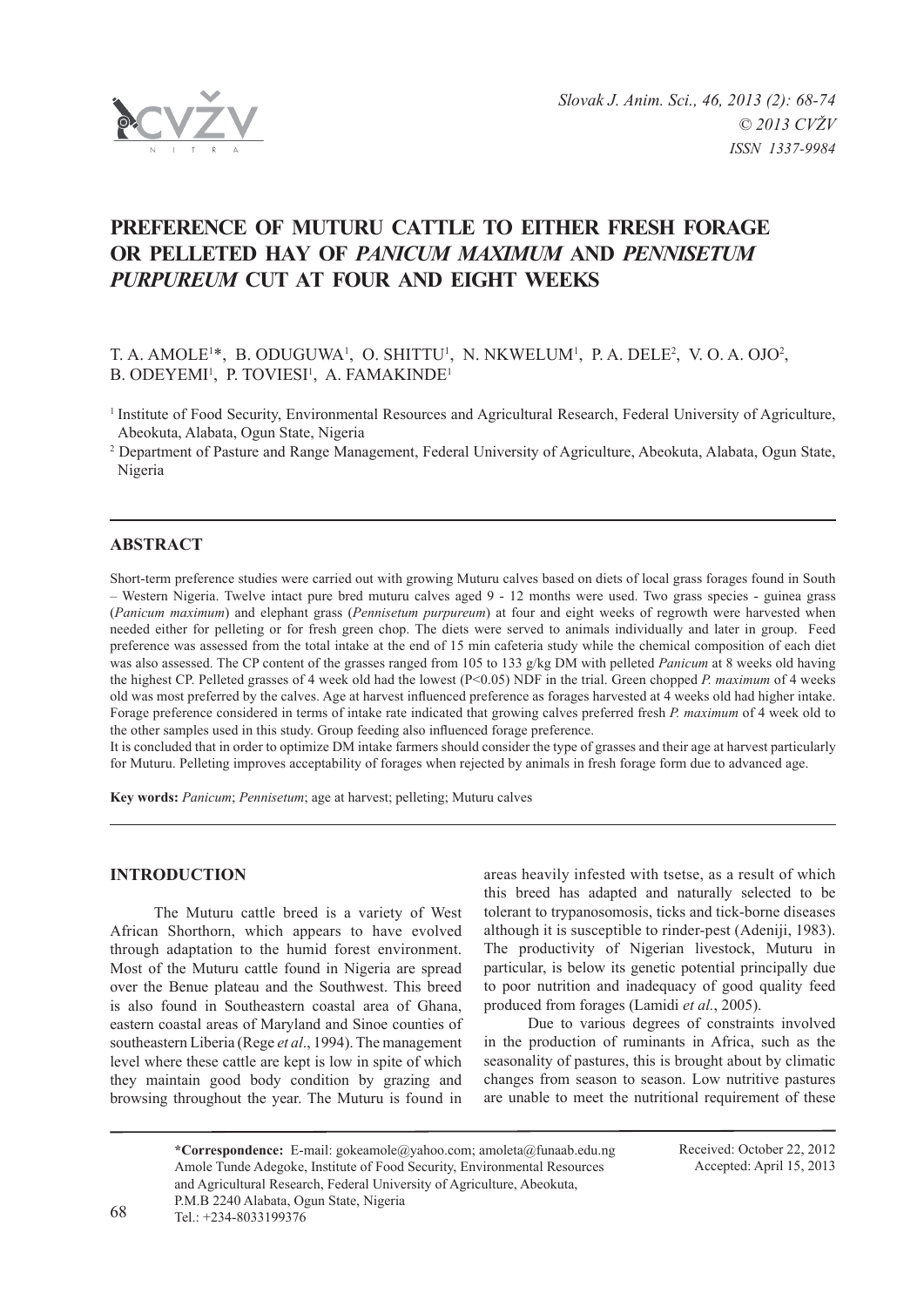animals and also high capital involved in establishment of intensive systems of ruminant production. Ajayi *et al.* (2008) reported that if grass of any age is effectively managed, it can strategically be exploited to ameliorate forage scarcity in the off season. An example of these is processing it into pelleted forms, hay and silage which can be stored for feeding during the dry season. Therefore, since ruminants according to Babayemi and Bamikole (2006) are the best assessors of the nutritive value of any feed, as they always consume more of the forages that are high in protein than the high lignin containing grasses, a knowledge of the selectivity of the available forage will go a long way in increasing production and also the establishment of pasture and its conservation through various means such as silage, hay and pellet production to meet the nutritive needs of animals in periods when there is low availability of forage.

This trial is therefore aimed at evaluating the selective preference in Muturu cattle for two common tropical grasses at different ages served fresh and to evaluate their acceptability when processed (i.e. pelleted). Also, another objective was to evaluate the influence of group or individual feeding on forage acceptability by animals. Such information can aid in identifying key species, explain shifts in diet quality and animal performance (Holechek *et al*., 1981), and assist in developing grazing programmes (Gordon, 1988).

## **Material and Methods**

The experiment was carried out at the research paddock and laboratory of the Department of Pasture and Range Management, College of Animal Science and Livestock Production, University of Agriculture, Abeokuta. The research site was located in the derived savanna zone of Southwest Nigeria with monthly rainfall which ranged from 120 mm in May to195 mm in September and mean monthly temperature ranging from 22.5º to 33.7ºC. The relative humidity in the rainy (late March-October) and dry (November-early March) season ranged between 63-96 % and 55-84 %, respectively.

Guinea grass (*Panicum maximum*) and elephant grass (*Pennisetum purpureum* ) at four and eight weeks of regrowth prior to flowering collected in triplicates were staged to provide forage regrowth either 4 or 8 weeks at the time needed for pelleting or for fresh green chop. The forages for pelleting were harvested with a flail cut and were chopped into 50-60 mm using a reel cutter. They were immediately dehydrated at 120ºC (*Panicum*) and 150ºC (*Pennisetum*). The temperature difference was to achieve approximately similar moisture since *Pennisetum* has larger stems than *Panicum*. After dehydration the dried forage was milled with a hammer

mill fitted with 3 mm sieve and pelleted using a 6 mm mesh size to produce pelleted hay of average length of 40 mm. Water was used as the binding agent.

## **Cafeteria feeding study**

A total of 12 pure bred Muturu calves of ages ranging from 9-12 months old were used. The cattle pens were thoroughly washed and disinfected. The animals were dewormed (using Albendazole) and dipped to destroy both internal and external parasites before the experiment. All the animals were housed in a roofed shed in well ventilated individual pens (1.5 x 3 m) for the duration of the experiment. Each pen had water and a feed trough. An initial adaptation period of 7 days was used to accustom the animals to the pen conditions as the animals were fed with *Andropogon gayanus* grass and a commercial concentrate containing crude protein (18 %), cottonseed cake (30 %), maize (16 %), common salt  $(2 \%)$  and oyster shell  $(2 \%)$ .

#### **Preference for forages fed individually**

One kg of each sample of green chopped forage were measured and served each animal daily. Feed was delivered into cafeteria style feeders placed in a feed pen that consisted of four containers (53 dm<sup>3</sup>) with the containers placed at each end of the pen being empty to nullify any border bias. Calves were fed at same time with containers positioned randomly in the manger at each feed delivery. At the end of 15 min, the feeding bowls were withdrawn and the left-over in the plastic feeding bowls weighed and recorded to determine the intake per 15 min. This trial was recorded for 7 days. Each day the position and order of placement of the forages before the animals was rotated throughout the trial to avoid conditioning and learning effects. After collection of the leftovers, the animals were allowed to graze. At the end of the experiment, animal were allowed to graze for a period of two weeks after which the same forage preference cafeteria method was repeated with the pelleted forms of both the grasses at 4 and 8 weeks after regrowth.

#### **Preference for forages offered in group**

In a second feeding experiment, all the animals were released in same holding yard. The animals were trained for 4 days to eat from four food boxes at equidistance in the yard using a small amount of *Andropogon gayanus*  in each food box. After training (i.e., all animals learned to eat from all boxes), a 7 day trial was conducted. The four forages of known weights were placed in heaps in an enclosed yard into which animals were released. At the end of 15 min, the amount of grass remaining was weighed and recorded. The order of the presentation of the feed was altered in the following days of the trial to avoid any form of biasness. At the end of the experiment,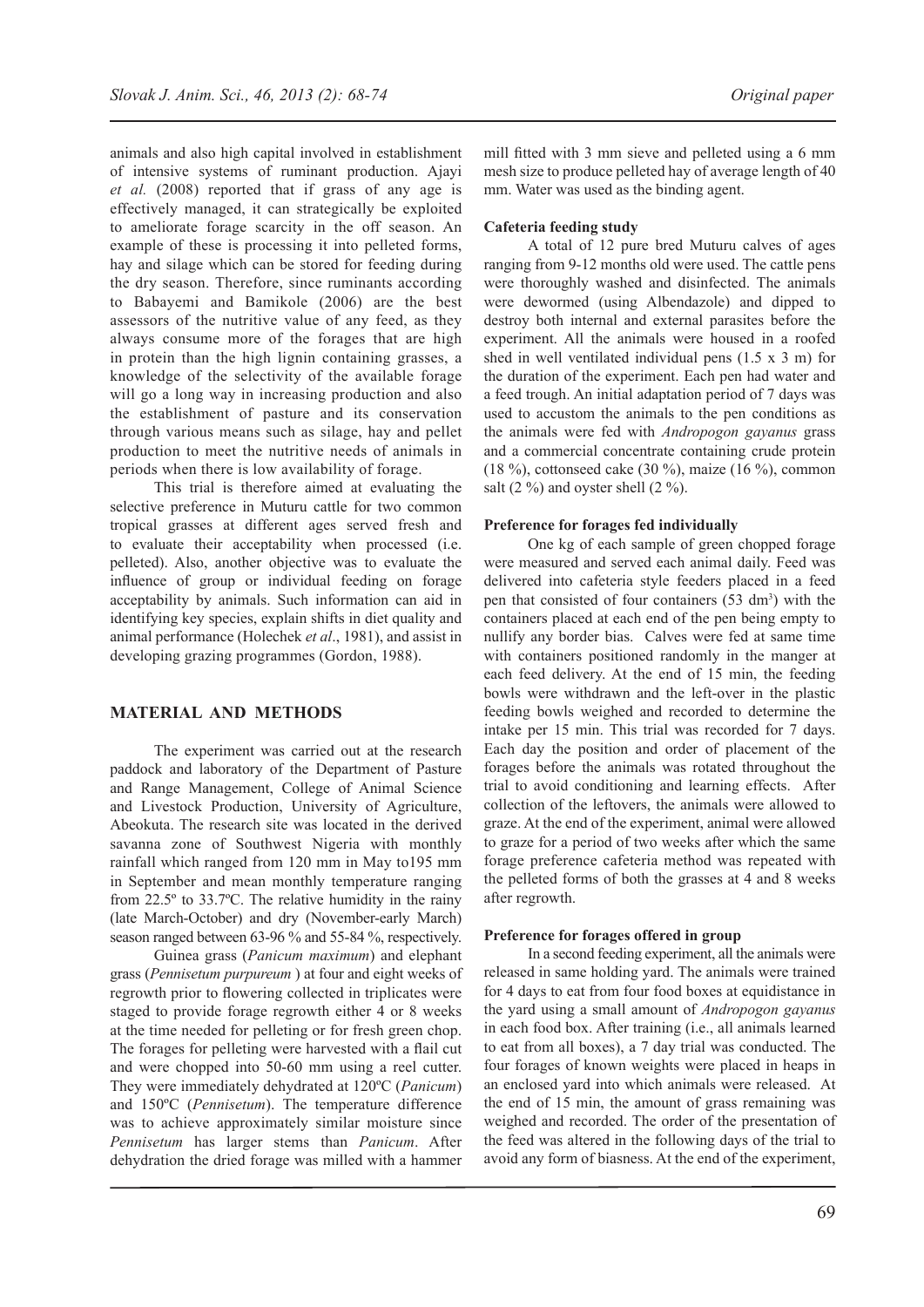animals were allowed to graze for a period of two weeks after which the same forage preference cafeteria method was repeated with the pelleted forms of both grasses at 4 and 8 weeks after regrowth.

Feed preferred were assessed from the total dry matter intake throughout the experiment. A forage type was said to be preferred by animals to the others when its intake is more than others.

#### **Laboratory Analysis**

At the end of each collection, triplicate samples of green chopped forages and the pelleted forages were dried at 60ºC for 3 days, they were then milled in a Thomas-Wiley mill (2 mm sieve) and composited for subsequent analysis. The DM content was determined by drying the sample at 105ºC overnight and ash by igniting the samples in muffle furnace at 525ºC for 8 h, ether extract (EE), crude fibre (CF) and CP (N  $\bar{x}$  6.25) were determined (AOAC, 1990). Neutral detergent fibre (NDF), ADF and acid detergent lignin (ADL) were also done (Robertson and Van Soest, 1981). The samples were also digested by nitric and perchloric acids mixture (ratio  $= 4.1$ , v/v) and the concentrations of the minerals - Calcium (Ca), Potassium (K), Phosphorus (P) and

Magnesium (Mg) in the samples were determined by an Atomic Absorption Spectrophotometer (Buck scientific model 200a; Buck Scientific, East Norwalk, CT 06855, USA).

The trials were arranged in 2 x 2 x 2 factorial completely randomized design. The statistical analysis was completed using all the data generated from the experiment in analysis of variance (ANOVA) using General Linear Model (GLM) procedures of SAS 2001 and separation of treatment means was done using Duncan Multiple Range Test.

#### **RESULTS AND Discussion**

The chemical composition of either chopped or pelleted *Panicum* and *Pennisetum* harvested at 4 or 8 weeks regrowth is presented in table 1. There was a significant (P<0.05) three-way interaction among grass species, age at harvest and processing methods on the DM, CP, CF, EE, Ash, P and Ca content of the grasses.

The CP content of the grasses ranged from 105 to 133 g.kg-1 DM with pelleted *Panicum* at 8 weeks regrowth having the highest CP. The interaction effect of

**Table 1: Chemical and mineral composition (g, kg<sup>-1</sup> DM) of both green chopped and pelleted** *P. maximum* **and** *P. purpureum* **harvested at two stages of growth**

| Interaction     | DM        | CP        | CF        | EE        | <b>ASH</b>       | K         | $\mathbf{P}$ | Mg        | Ca                |
|-----------------|-----------|-----------|-----------|-----------|------------------|-----------|--------------|-----------|-------------------|
| P. maximum      |           |           |           |           |                  |           |              |           |                   |
| 4 Pelleted      | 947a      | 105b      | 160c      | 24a       | 171a             | 33.4      | 4.09a        | 1.67      | 14.7 <sub>b</sub> |
| 8 Pelleted      | 936a      | 147a      | 150c      | 20ab      | 110bc            | 31.6      | 3.25bc       | 1.50      | 23.0a             |
| 4 green chopped | 722b      | 129ab     | 330b      | 24a       | 125b             | 30.0      | 2.69c        | 1.58      | 16.5b             |
| 8 green chopped | 722b      | 115ab     | 400a      | 12c       | 95bc             | 26.5      | 2.79         | 1.33      | 13.3c             |
| P. purpureum    |           |           |           |           |                  |           |              |           |                   |
| 4 Pelleted      | 951a      | 129ab     | 150c      | 16bc      | 90 <sub>bc</sub> | 27.6      | 1.82b        | 1.38      | 13.4c             |
| 8 Pelleted      | 932a      | 115ab     | 160c      | 18abc     | 80c              | 26.5      | 3.94a        | 1.33      | 17.7 <sub>b</sub> |
| 4 green chopped | 702c      | 133ab     | 380ab     | 21ab      | 125 <sub>b</sub> | 26.5      | 3.93ab       | 1.33      | 17.5 <sub>b</sub> |
| 8 green chopped | 707c      | 115ab     | 370ab     | 12c       | 110bc            | 26.8      | 2.56ab       | 1.29      | 17.2b             |
| <b>SEM</b>      | 1.88      | 0.41      | 2.36      | 0.37      | 0.65             | 1.64      | 3.29         | 0.08      | 1.21              |
| Interaction     |           |           |           |           |                  |           |              |           |                   |
| S               | $\ast$    | **        | $***$     | $***$     | <b>NS</b>        | *         | $***$        | <b>NS</b> | $***$             |
| A               | <b>NS</b> | <b>NS</b> | <b>NS</b> | *         | $***$            | $\ast$    | $\ast$       | **        | $***$             |
| $\mathbf{P}$    | $***$     | <b>NS</b> | *         | <b>NS</b> | <b>NS</b>        | <b>NS</b> | **           | <b>NS</b> | <b>NS</b>         |
| $S \times A$    | <b>NS</b> | <b>NS</b> | <b>NS</b> | **        | $***$            | <b>NS</b> | *            | $* *$     | $***$             |
| $S \times P$    | **        | <b>NS</b> | **        | <b>NS</b> | $***$            | <b>NS</b> | <b>NS</b>    | <b>NS</b> | $***$             |
| $A \times P$    | $***$     | <b>NS</b> | **        | $***$     | <b>NS</b>        | <b>NS</b> | <b>NS</b>    | <b>NS</b> | $**$              |

abc: means in the same column with different superscripts are significantly different ( $P < 0.05$ ), \*\*  $P < 0.01$ , \*  $P < 0.05$ 

DM: Dry matter; CP: Crude protein; CF: Crude fibre; EE: Ether extract; K: Potassium; P: Phosphorus; Mg: Magnesium; Ca: Calcium S: Species; A: Age at harvest; P: Processing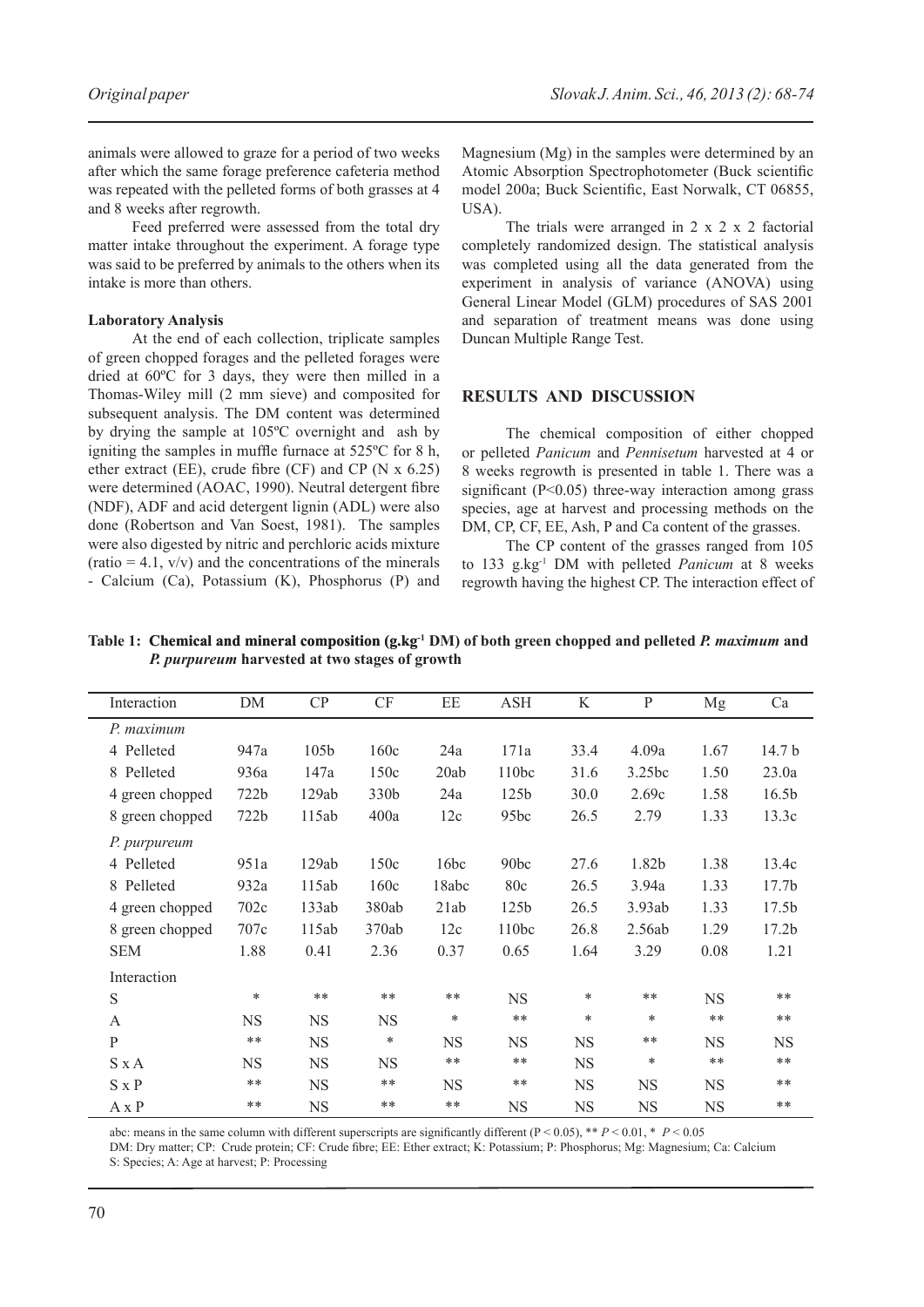species and age at harvest, species and processing was not significant (P>0.01) on the CP content of the grasses, however, the main effect of species showed that *Panicum* had higher (P<0.01) CP than *Pennisetum* in this trial.

DM values were higher (P<0.01) in *Panicum* when green chopped at both 4 and 8 weeks than in *Pennisetum* of similar ages, while the DM remained similar when the forages were pelleted at both ages.

The CF contents of the grasses were influenced by the interaction of species, processing and age at harvest of the forages. Among the treatments, green chopped *Panicum* at 8 weeks regrowth had greater (P<0.05) CF content compared to others. The main effect of processing and species significantly  $(P<0.01)$  reduced the values of CF in both species.

The EE contents of the grasses were influenced by the interaction of species, processing and age at harvest of the forages. The effect of age and processing was similar  $(P>0.05)$  within each species of grasses while the 8 weeks old green chopped forages recorded the lowest EE content.

Interaction of grass species, processing and age at harvest influenced the ash content of the grasses. The ash content ranged from 90 and 171 g.kg<sup>-1</sup> DM with 4 weeks old pelleted *Panicum* having the highest ash content. Species interaction with age, harvest and processing influenced  $(P<0.01)$  the ash content of both grasses while age at harvest with processing did not.

The Phosphorus (P) content of *Panicum* and *Pennisetum* were dependent on the interaction between species and age at harvest, and the main effect of each of the factors.

Interaction effect between species and processing resulted in higher (P<0.01) Ca content in pelleted *Panicum* compared with *Pennisetum* but lower (P<0.05) Ca content in green chopped *Panicum* compared to *Pennisetum*.

The Magnesium (Mg) content of *Panicum* and *Pennisetum* were dependent on the interaction between species and age at harvest, and the main effect of age at harvest.

The neutral detergent fibre (NDF) values, which constitute the cell wall of the grasses, were influenced by the interaction of grass species, processing and age at harvest. The NDF values ranged between 400 and 590 g.kg-1 DM. Pelleted grasses of 4 week old had the lowest  $(P<0.05)$  NDF in the trial. The main effect of species and processing as well as their interaction

| Treatment       | ADF       | <b>NDF</b>       | ADL       | HEM              | <b>CELL</b> |
|-----------------|-----------|------------------|-----------|------------------|-------------|
| P. maximum      |           |                  |           |                  |             |
| 4 Pelleted      | 130e      | 420c             | 105       | 211c             | 198d        |
| 8 Pelleted      | 260d      | 527ab            | 120       | 272a             | 238c        |
| 4 green chopped | 310c      | 530ab            | 100       | 227b             | 303b        |
| 8 green chopped | 410a      | 560b             | 91.0      | 227b             | 433a        |
| P. purpureum    |           |                  |           |                  |             |
| 4 Pelleted      | 130e      | 400c             | 105       | 131b             | 340abc      |
| 8 Pelleted      | 270d      | 550 <sub>b</sub> | 101       | 239 <sub>b</sub> | 351ab       |
| 4 green chopped | 380b      | 590a             | 75.1      | 236b             | 419a        |
| 8 green chopped | 380b      | 590a             | 115       | 216c             | 419a        |
| <b>SEM</b>      | 2.13      | 1.89             | 1.03      | 1.06             | 4.68        |
| Interactions    |           |                  |           |                  |             |
| S               | <b>NS</b> | <b>NS</b>        | <b>NS</b> | $***$            | <b>NS</b>   |
| A               | $***$     | $***$            | <b>NS</b> | <b>NS</b>        | $***$       |
| P               | $**$      | $***$            | <b>NS</b> | <b>NS</b>        | $***$       |
| $S \times A$    | <b>NS</b> | <b>NS</b>        | <b>NS</b> | $***$            | **          |
| $S \times P$    | <b>NS</b> | <b>NS</b>        | <b>NS</b> | <b>NS</b>        | <b>NS</b>   |
| $A \times P$    | <b>NS</b> | $***$            | <b>NS</b> | <b>NS</b>        | <b>NS</b>   |

Table 2: Fibre fraction (g, kg<sup>-1</sup> DM) of both green chopped and pelleted *P. maximum* and *P. purpureum* **harvested at two stages of growth**

abc: means in the same column with different superscripts are significantly different  $(P < 0.05)$ , \*\*  $P < 0.01$ , \*  $P < 0.05$ 

ADF: Acid detergent fibre; NDF: Neutral detergent fibre; ADL: Acid detergent lignin; HEM: Hemicellulose; CELL: Cellulose

S: Species; A: Age at harvest; P: Processing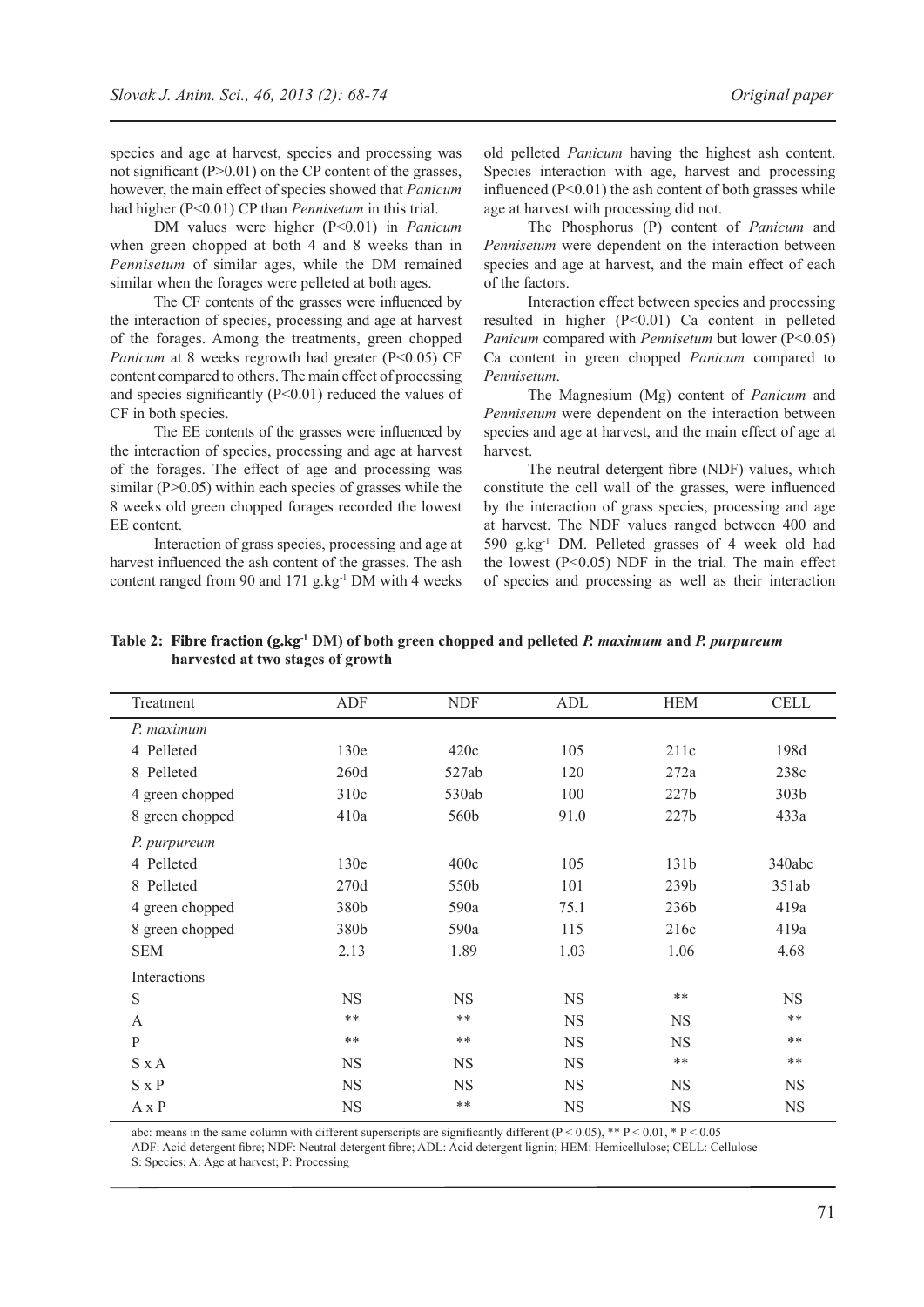influenced the NDF content of the grasses. The NDF content of both species pelleted at 4 weeks regrowth were lower than those pelleted at 8 weeks regrowth.

Interaction of grass species, processing and age at harvest affected the ADF content of the grasses as well as their single effect. Pelleted *Panicum* of 8 weeks age had greater (P<0.05) ADF content compared to others. The interaction of species and age at harvest on the ADF of the grasses were similar (P>0.01). The ADF content of both species pelleted at 4 weeks age were lower than those pelleted at 8 weeks age while pelleting also lowered (P<0.01) the ADF content of each species.

Preference was observed using intake from the cafeteria method as recorded in figure 1. Green chopped *P. maximum* of 4 weeks age was most preferred by the calves. *P. maximum* was more preferred than *P. purpureus* either green chopped or pelleted at both ages. Intake was influenced most by individual feeding method for all categories except green chopped *P. purpureum* of 8 weeks age where intake increased in group feeding than individual feeding method. Group feeding method increased preference for pelleted samples than that served individually. When served in group calves preferred green chopped to pelleted forages except in 4 weeks old *P. purpureum* where pelleted forage had similar intake with green chopped ones. Age at harvest influenced preference as forages harvested at 4 weeks age had higher intake when served individually than forages harvested at 8 weeks age. However, when served in group, calves' preference for fresh forages at 8 weeks old was higher than forages at 4 weeks old.

The assessed quality parameters of the grasses were dependent on the interaction of species, processing and age at harvest. The CP content of the grasses ranged from 105 to 133 g.kg $^{-1}$  DM and these values fall within the range reported for tropical grasses (Topps and Oliver, 1993) and well above 8 % suggested by Norton (1994) for ruminal function. The interactions of species, processing and age at harvest, CP content of the grasses were similar irrespective of method of processing.

The neutral detergent fibre (NDF) values, which constitute the cell wall of the grasses, were influenced by the interaction of grass species, processing and age at harvest. The NDF values ranged between 400 and 590 g.kg-1 DM. The values were comparable to values reported by Minson (1990) as typical of tropical grasses. In all the treatments, the NDF content increased with increasing plant maturity irrespective of the species difference. Mtui (2009) reported no difference in NDF content between *Panicum*, *Pennisetum* and certain forage grass species and the type of season. The increase in NDF with age of regrowth is related to physiological changes that occur as plant ages, that lead to a decrease in cell cytoplasm's highly soluble components (cell contents), accompanied by an increase in cell wall fibre components (Nogueira *et al*., 2000). Pelleting resulted in decreased NDF content within species and age with greater reduction in the NDF content of *Pennisetum* than *Panicum*. Since reduction in forage particle size greatly influences the effectiveness of fibre (Allen, 1995), this implied that intake of *Pennisetum* with high NDF content could be improved through pelleting. West (1998) reported that a major factor which could enhance intake of forages by cattle is to simply lower the cell wall content.

A similar trend to that of NDF was observed with the ADF content of the grasses with advancing maturity. These changes are due to increased secondary thickening in cells associated with plant support and water transport (Buxton, 1989). ADF contents of pelleted *Pennisetum* were comparable with *Panicum* at similar age but were higher than ADL content of *Panicum* in



**Fig. 1: Feed preference as assessed from the total intake**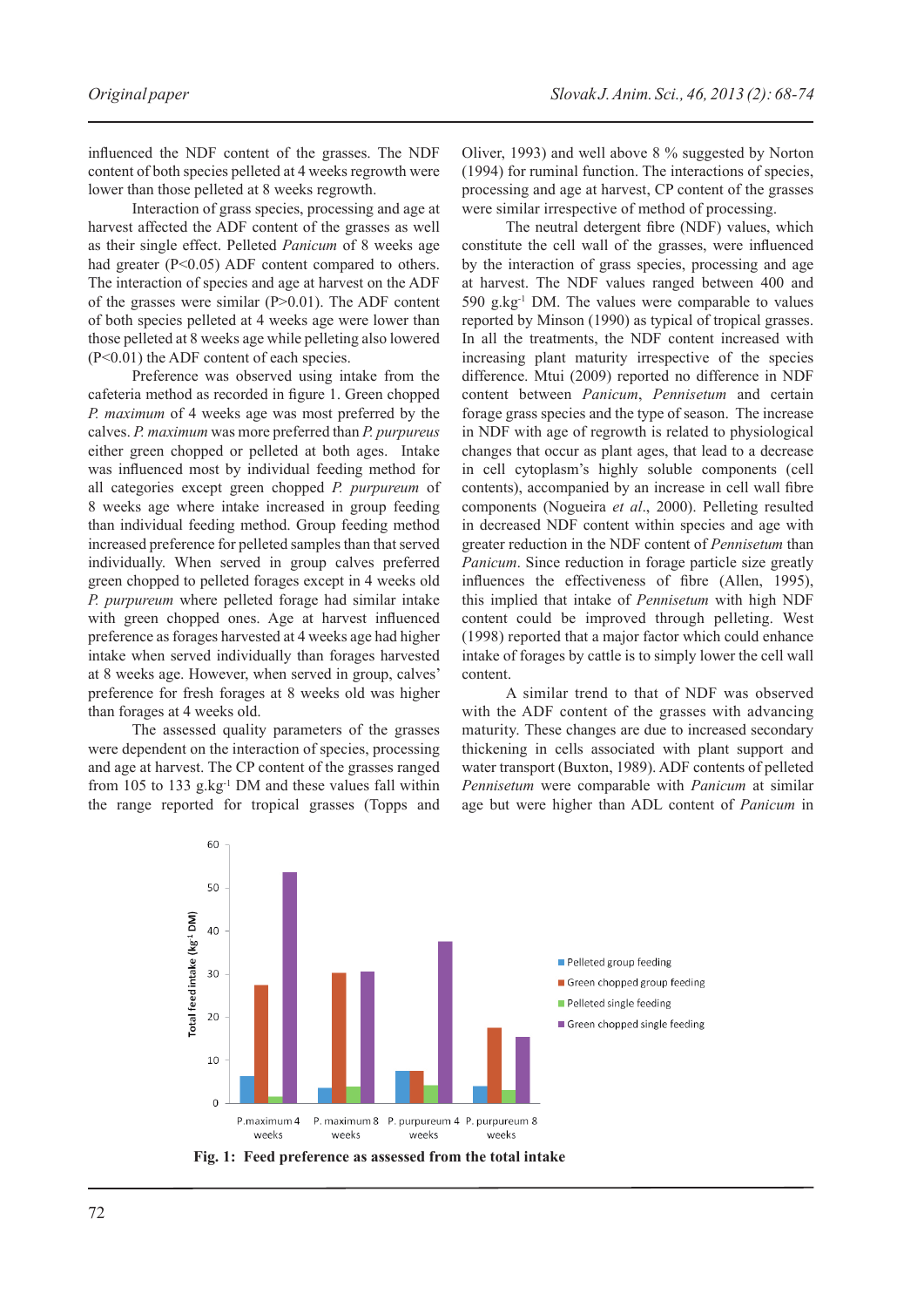green chopped samples. Thus pelleting reduced the ADF content.

The effect of species on ether extract was pronounced with *Panicum* having higher content of EE than *Pennisetum*. Preference can be calculated either as the proportion of time spent grazing each species or as the proportion of total intake derived from each species (Parsons *et al*., 1994). Given that total intake is more important than grazing time in terms of the animal's energy balance (and, therefore, growth and production), preference should ideally be calculated using total intake, especially when there are significant differences in the rate at which the animals eat the different herbage species.

Forage preference considered in terms of intake rate indicated that growing calves preferred fresh *P. maximum* at 4 week old to the other samples used in this study. For a given plant, ingestibility, like digestibility, is dependent on the vegetation stage and the number of the vegetation cycle (Demarquilly *et al*., 1981). The decrease in ingestibility with age of forage is the consequence of the increase in its fill effect. As the plant ages, its morphological and histological development decreases the amount of cell content, which is soluble, rapidly degraded and has almost no fill effect, and increases the amount of cell walls. Consequently, forage retention time in the rumen and thus fill effect increases. In addition, tissue lignification increases the undegradable fraction of the cell walls and decreases the degradation rate of the degradable fraction (Grenet and Demarquilly, 1987).

The DM content of forages at the time of feeding may have had an influence on the relatively higher preference of fresh *P. maximum* both singly or in group. This is in agreement with Gibb *et al*. (1998) and Vollborn (1998) who reported that DM content and surface moisture content of grazed forages raise bite rates and bite mass on fresh weight basis though on DM basis are the lowest.

The CP and NDF concentrations of diets are the most important factors affecting DMI. Intake of grass species declines when the NDF concentration of the consumed forage increases. It was reported by Wandera (1996) that *Pennisetum* species were more palatable than *Panicum*, *Cynodon* and other grass species. Similarly, earlier work in the SPD system by Turiani (Komwihangilo *et al.*, 2007) indicated that farmers consider *P. maximum*, *P. purpureum* and *R. cochinchinensis* to be eagerly eaten by animals in a similar manner or vice versa.

However, Muturu calves showed more preference for fresh *P. maximum* than *P. purpureum* in this trial. This could be as a result of the coarse and hairy morphology of *P. purpureum* because the sense of touch plays a role in the response of the animal to the feed. Physical characteristics of the forage such as hair, thorns, coarseness and resistance to fracture are known to affect

ease of apprehension and thus intake rate (Inoue *et al*., 1994). Higher leaf to stem ratio in guinea grass may also have influenced its preference over elephant grass. Digestibility had been indicated to influence forage preference such that the highly digestible forages would be more favoured (Lu, 1988). However, in such shortterm trials like those in the present study, it is unlikely that digestibility of materials would have influenced preferences. On the other hand, tastes and odour of the feeds could also have applied in the observed situation, as was the case in studies of De Rosa *et al*. (1997).

Group feeding tended to show increased intake as preference for pelleted samples increased than when served individually. Mustafa *et al.* (2009) reported that cafeteria calves show more eating behaviour and less idle standing, licking object and drinking behaviour which led to increased ruminating and intake in comparison to individually fed calves The instinct for completion invariably decreased idle standing which could probably result to increased intake of fresh forages at 8 weeks old as observed in the present trial than forages at 4 weeks old when served in group.

## **CONCLUSION**

Intake rates observed in the present study represent some of the key factors in understanding palatability and voluntary feed intake. The high intake rate for any forage may have significant implication to a small-holder farmer who harvests forages on daily basis or one planning to establish one pasture species from among the choices available.

Forage acceptability by animals on pasture or under zero grazing conditions is a function of forage, inherent chemical traits, forage morphology as was ascertained by the observed intake and also the influence of group feeding. Therefore, effort should encourage farmers to establish and maintain the forage species which are locally available that are also adapted to social and environmental conditions of respective areas.

## **REFERENCES**

- ADENIJI, K. O. 1983. Review of endangered cattle breeds of Africa. *Animal Genetic resources in Africa*. OAU/STRC/IBAR, Nairobi, Kenya. Second OAU Expert Committee Meeting on Animal Genetic Resources in Africa. 24-28 November 1983: Bulawayo, Zimbabwe.
- AJAYI, F. T. 2008. Nutritional evaluation of Guinea grass (*Panicum maximum* cv Ntchisi) intercropped with some legumes for West African dwarf goats. *Thesis*, University of Ibadan, Nigeria.